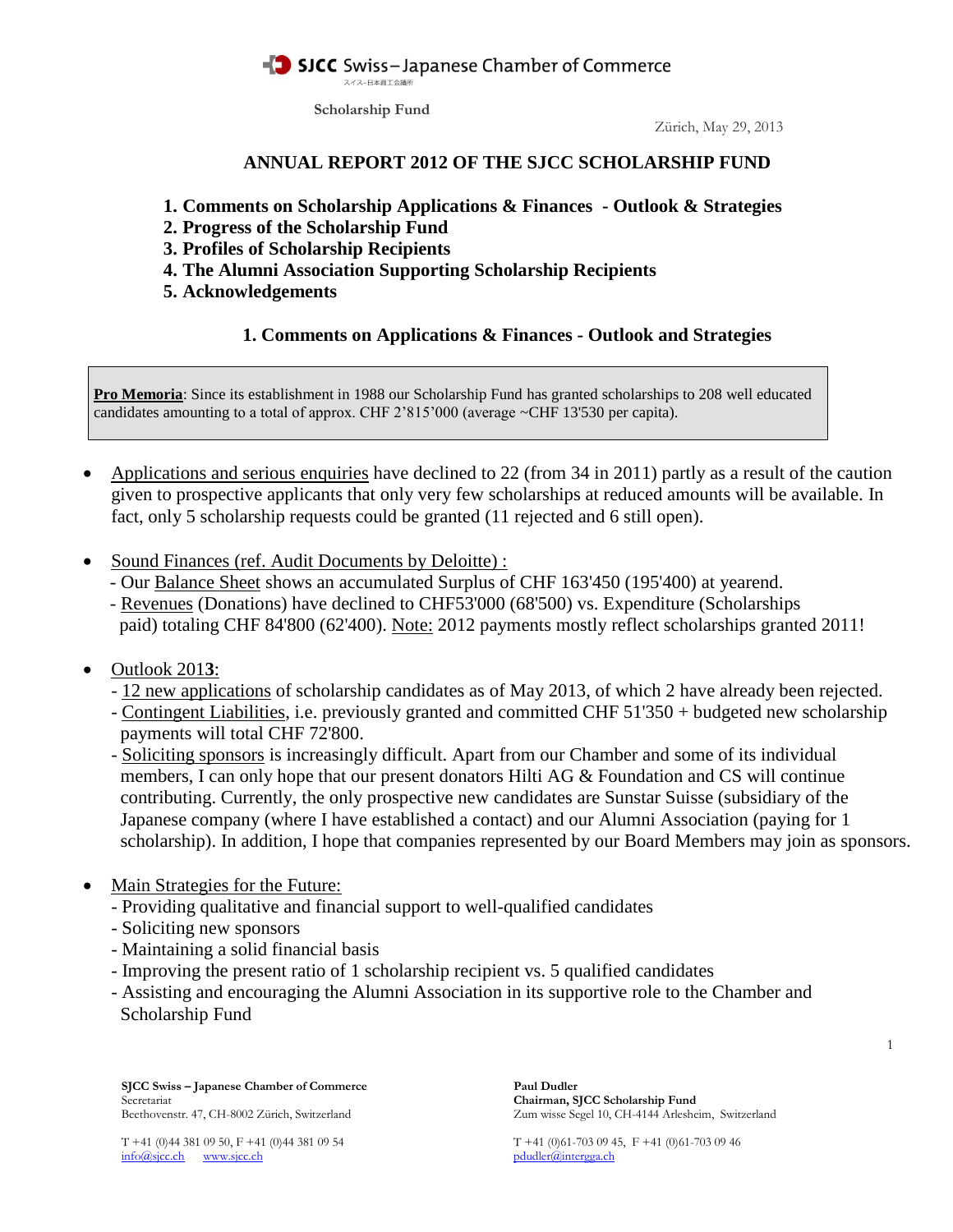**Scholarship Fund**

Zürich, May 29, 2013

## **2. Progress of our Scholarship Fund**

". . . Ich denke, dass das Leben in einer fremden Kultur einem einen guten Spiegel auf die eigene vorhält. Ich hoffe aber auch, dass die Japaner von meinen Ansichten lernen können, denn kultureller Austausch ist keine Einbahnstrasse! . . ." End of quote (from the semi-annual report of the most recent scholarship recipient Robin Oswald).

I repeat this quote because it perfectly reflects one of the principal objectives of our Scholarship Fund, i.e. to develop a growing pool of internationally experienced young professionals who can build bridges between Switzerland and Japan and thus facilitate access to both cultures, their social, political and business environments.

A typical individual budget for the "Japan Year" of a scholarship candidate amounts to JPY 2'800'000 – 3'000'000 (~CHF 30'000) covering all expenses. Ideally, roughly 1/3 each of this budget should be covered by our scholarship, by the candidate's own resources and the compensation (if any!) from the internship.

In addition to receiving a scholarship commensurate with their own financial capabilities, scholarship recipients benefit from continued non-financial guidance and support, e.g. in finding accommodation, selecting a school, searching for an appropriate internship and problem solving usually connected with visa, opening a local bank account and notably in finding a suitable internship. The latter is often the biggest hurdle as the educational concept of a practical internship has so far been alien to the Japanese curriculum. Just recently internships are being promoted in Japan [\(www.jetro.go.jp/tv/internet/20130125481.html\)](http://www.jetro.go.jp/tv/internet/20130125481.html).

| <b>International Companies</b> | Japanese Companies                            |
|--------------------------------|-----------------------------------------------|
| - Astra Zeneca                 | - ABC Enterprises                             |
| - BMW Technology Office        | - Bijutsu Daigaku, University of Art & Design |
| - Bosch                        | - Jtekt (ex Koyo Seiko)                       |
| - Hilti                        | - Mitsubishi Electric                         |
| - Mercedes-Benz                | - Mitutovo                                    |
| - Kaba                         | - Nissan                                      |
| - Novartis                     | - Rakuten (large IT company)                  |
| - Swiss Embassy & Business Hub | - Riken Genomic Sciences Center               |
| - Syngenta                     | - STS Forum (Science & Technology in Society) |
| - TüV Rheinland Group          | - Sunstar                                     |
| - Zurich Insurance             | - Tokyo Biolinks                              |

Companies in Japan which have offered internships during the last few years include:

**SJCC Swiss – Japanese Chamber of Commerce** Paul Dudler<br>Secretariat Chairman. S Beethovenstr. 47, CH-8002 Zürich, Switzerland Zum wisse Segel 10, CH-4144 Arlesheim, Switzerland

Chairman, SJCC Scholarship Fund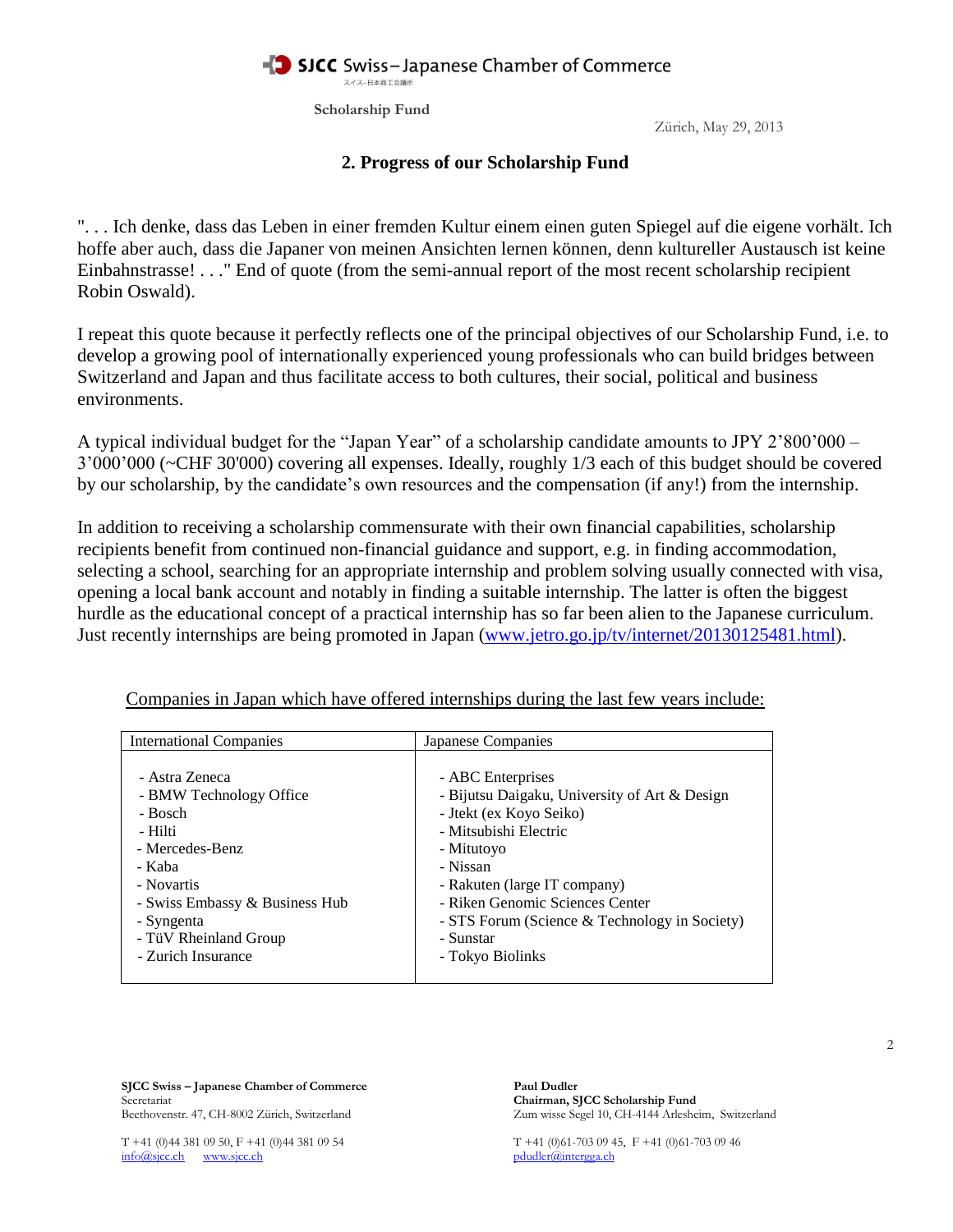**Scholarship Fund**

Zürich, May 29, 2013

After spending at least 1 year in Japan - to which all scholarship recipients are committed - it is fair to say that their Japan competence provides them with a solid basis on which to build a professional career. Quite a few scholarship recipients decide to continue working in Japan (some have their own companies meanwhile), others find suitable employment with multi-national companies in Switzerland/Europe or elsewhere.

# **3. Profiles of Scholarship Recipients 2012**

The 5 recipients have as usual diverse educational backgrounds, i.e.:

- 3 university graduates:
	- 2 at HSG: Economics + Business Administration
	- 1 at ETH: Physics
- 2 with apprenticeships:
	- 1 as photo specialist
	- 1 hair stylist (cosmetics)

### **Pro Memoria: Typical Profile of a Scholarship Recipient**

- Female or male graduate from university or qualified professional with apprenticeship
- Age less than 30 years, resident of Switzerland
- Has already acquired good basic knowledge of spoken and written Japanese
- Highly motivated and committed to a "Japan Year" consisting of 3-6 m intensive language training and 6-9 m internship in a Japanese or international company
- Has well balanced and positive personality with clear goals and willingness to adapt to different customs and culture
- Displays an entrepreneurial spirit and risk tolerance

Hereafter a couple of quotes from reports by scholarship recipients which illustrate experiences and challenges to be expected in Japan:

". . . Ich habe vieles gelernt in dieser Zeit, z.B. mich durchzusetzen, nicht unterkriegen zu lassen und Geduld zu haben . . ." (Chantal Heiniger).

". . . My time here in Japan is not at its end though, and I am positive that a lot of new challenges are still waiting for me on my further path . . ." (Jacqueline Tschumi).

**SJCC Swiss – Japanese Chamber of Commerce Paul Dudler** Secretariat **Chairman, SJCC Scholarship Fund**

Beethovenstr. 47, CH-8002 Zürich, Switzerland Zum wisse Segel 10, CH-4144 Arlesheim, Switzerland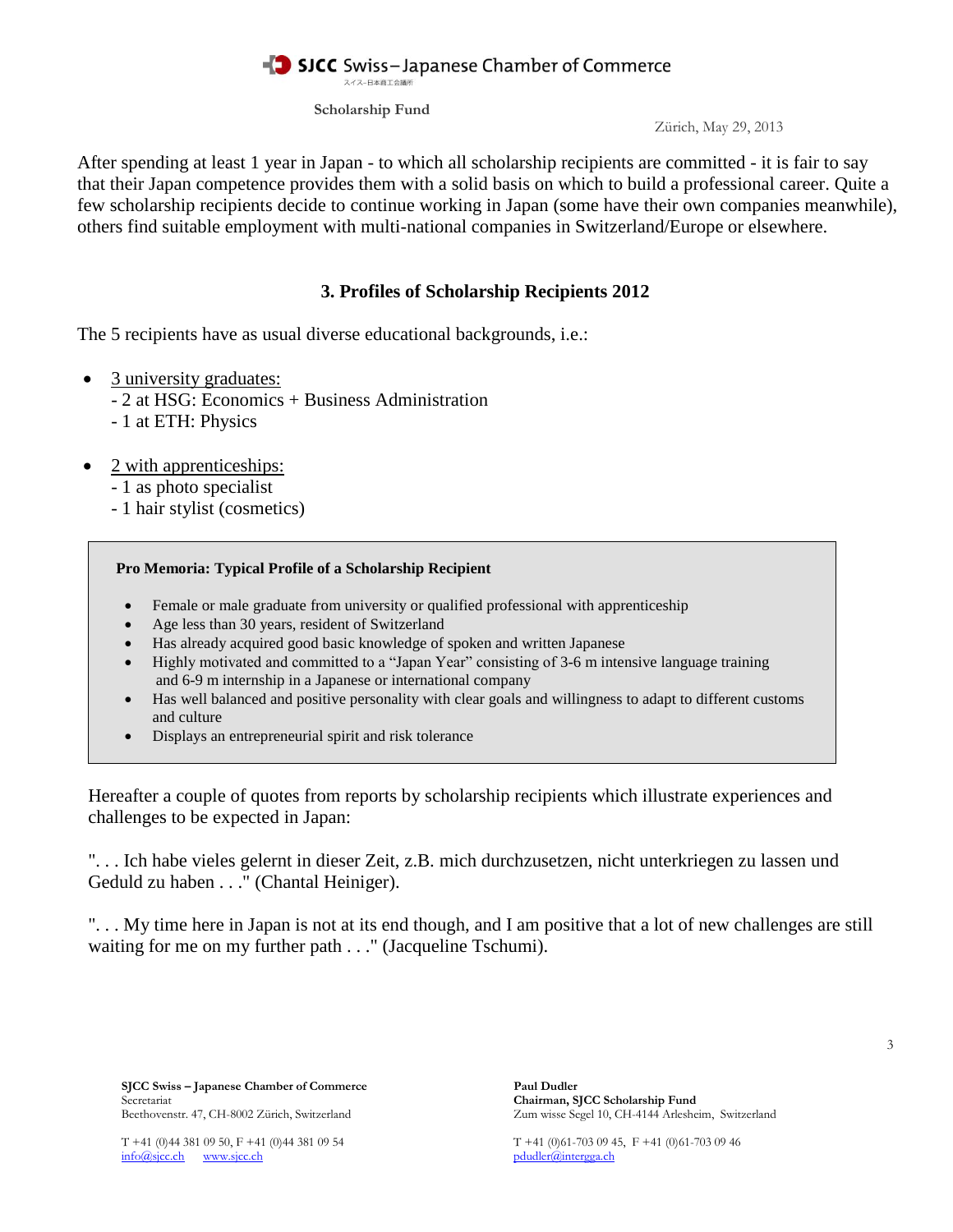**Scholarship Fund**

Zürich, May 29, 2013

". . . Never, absolutely never, get angry in Japan - it brings you nowhere. By being polite, smiling and helpful, you can successfully deal with almost any situation be it in a shop or discussing with the police..." (Daniel Kaluza).

". . . I realize the strongest reason for always returning to Japan is that I just feel good when I am here, regardless of whether something good or bad happens. Somehow I feel more alive here in Japan. . ." (Robin Wälchli).

To sum it up: The common motivations of most applicants are years of being increasingly fascinated with Japan, its culture, technological prowess, social and work customs. For them learning Japanese in Japan and succeeding in an alien work and living environment is "conditio sine qua non" as stepping stones for a successful professional career in Japan and elsewhere.

# **4. The Alumni Association Supporting Scholarship Recipients**

Our Alumni Association with its presence in Switzerland and Japan is providing support to both the Chamber and the Scholarship Fund, e.g.:

- Source of practical information and experience for new scholarship recipients
- Providing a "Home away from home" in Japan and assisting newcomers in rapid integration and overcoming hurdles as well as offering opportunities for networking and socializing
- Offering helpful social and educational programs in Switzerland and Japan
- Hopefully: Source of future sponsoring
- Hopefully: Inspiration for our Chamber activities

(P.S. Registered members of the Alumni Association are automatically SJCC members).

## **5. Acknowlegements**

On behalf of the Swiss-Japanese Chamber and its Scholarship Fund I wish to extend my deep gratitude to

- our sponsors, Hilti AG and Martin Hilti Foundation, Credit Suisse and individual members of SJCC
- the Japanese Embassy in Bern, H.E. Ambassador Ryuhei Maeda
- the Swiss Embassy in Tokyo, H.E. Ambassador Urs Bucher and Swiss Business Hub, Roger Zbinden
- the BOD of the Swiss Chamber of Commerce & Industry in Tokyo and its President, Martin Fluck
- the Alumni Association in Switzerland and Japan and its President, Dominique Ursprung
- my colleagues of the Scholarship Committee, the BOD of our Chamber and its President, Henry Wegmann,

**SJCC Swiss – Japanese Chamber of Commerce Paul Dudler** Secretariat **Chairman, SJCC Scholarship Fund**

info@sjcc.ch www.sjcc.ch pdudler@intergga.ch pdudler@intergga.ch

Beethovenstr. 47, CH-8002 Zürich, Switzerland Zum wisse Segel 10, CH-4144 Arlesheim, Switzerland